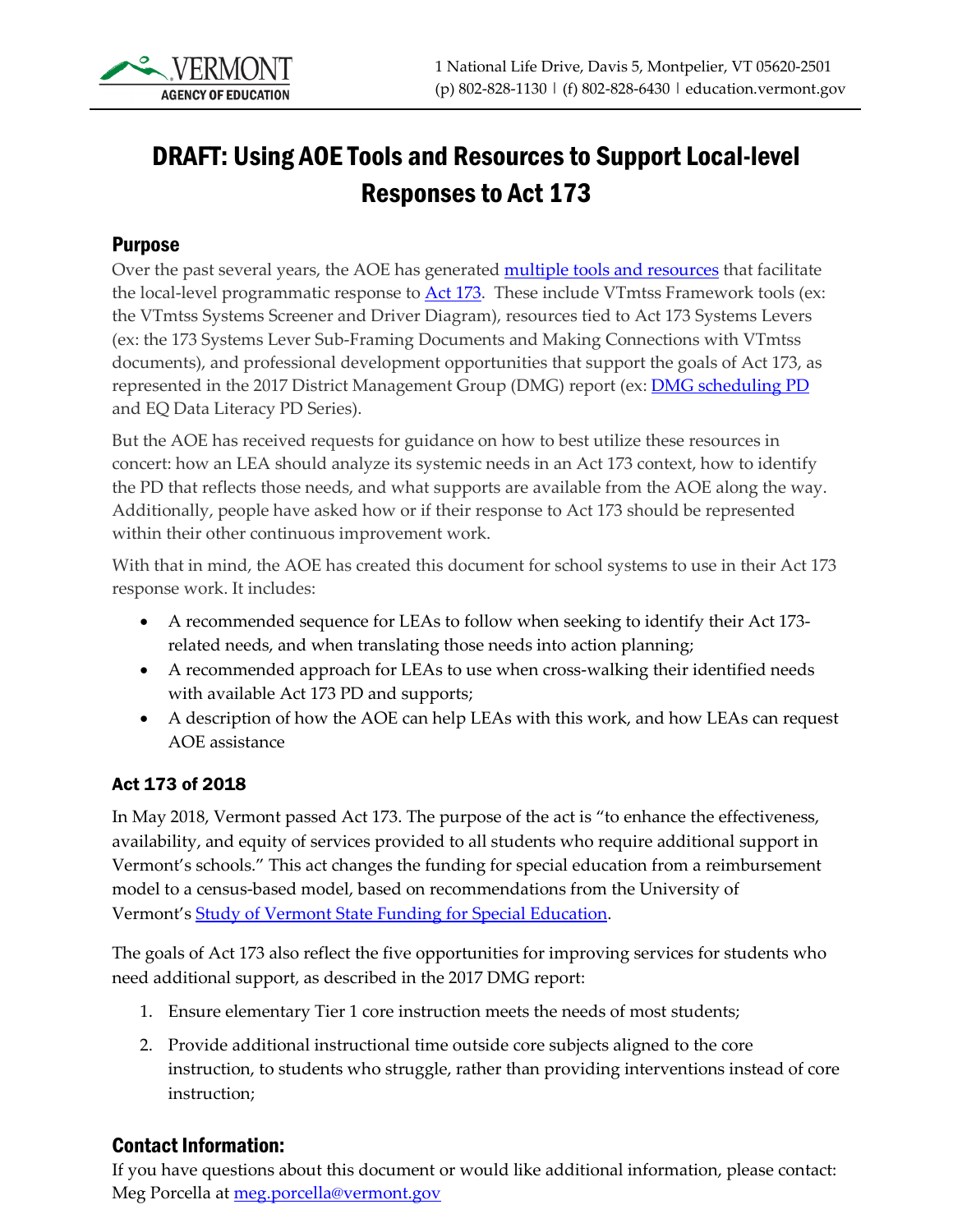- 3. Ensure students who struggle receive all instruction from highly skilled teachers;
- 4. Create or strengthen a systems-wide approach to supporting positive student behaviors based on expert support; and
- 5. Provide students having more intensive support needs with specialized instruction from skilled and trained experts.

In 2019, the AOE published the [Act 173 Framing Document.](https://teams.microsoft.com/l/file/868AC4D2-4494-4FC8-917E-C9C7E29A3575?tenantId=20b4933b-baad-433c-9c02-70edcc7559c6&fileType=docx&objectUrl=https%3A%2F%2Fvermontgov.sharepoint.com%2Fteams%2FAOE.StudentSupportServicesGroup%2FShared%20Documents%2FDivision%20Leads%20Team%2FChris) This document determined that the best approach to responding to Act 173, at the local level, would be for LEAs to assess and strengthen their four Act 173 Systems Levers: Education Support Teams (EST), Coordinated Curriculum, Local Comprehensive Assessment Systems (LCAS), and Needs Based Professional Learning (NBPL).

This following sections describe recommended processes for school systems to use when articulating their Act 173 needs and conducting related action planning, relative to supporting the goals of Act 173. They address how school systems can use innovation-neutral VTmtss Framework Tools to conduct needs assessments and prepare for action planning. They also discuss how this process aligns with the [Comprehensive Needs Assessment](https://education.vermont.gov/documents/edu-comprehensive-needs-assessment-toolkit) (CNA) model that the AOE uses to frame school and LEA continuous improvement efforts.

# Act 173 as a Pre-K through 12 General Education Initiative

While the goals associated with Act 173 connect to Special Education, the systems and supports associated with responding to those goals—including ESTs, LCAS, Coordinated Curriculum, and NBPL—support all of a school system's students, and are firmly rooted in general education. Act 173 goals are also not bound to any one grade band; the systems associated with supporting this work are PreK-12.

Students who receive special education services are also general education students first. The local-level policies and action plans that seek to benefit students who receive specialized supports need to be grounded in universal instruction, and in the systems and structures that support all of the students in a school system.

Because of this, the AOE strongly recommends that any needs assessment and action planning process associated with Act 173 incorporate representatives from both general and special education. The AOE also recommends that those processes include early educators, and/or administrators who support PreK-12 systems.

# Recommended Process

There is no one process to use for assessing and responding to an LEA or school's Act 173 needs. But for school systems that are looking for an outline to refer to, the AOE offers the process below. Educators who are familiar with the AOE's [CNA toolkit](https://education.vermont.gov/documents/edu-comprehensive-needs-assessment-toolkit) may recognize similarities and common language between this process and the parts of a CNA. Leadership teams that have engaged in the CNA already may find that they've already completed some of the process steps described below and should consider leveraging their current improvement work as they identify entry points to their Act 173 response.

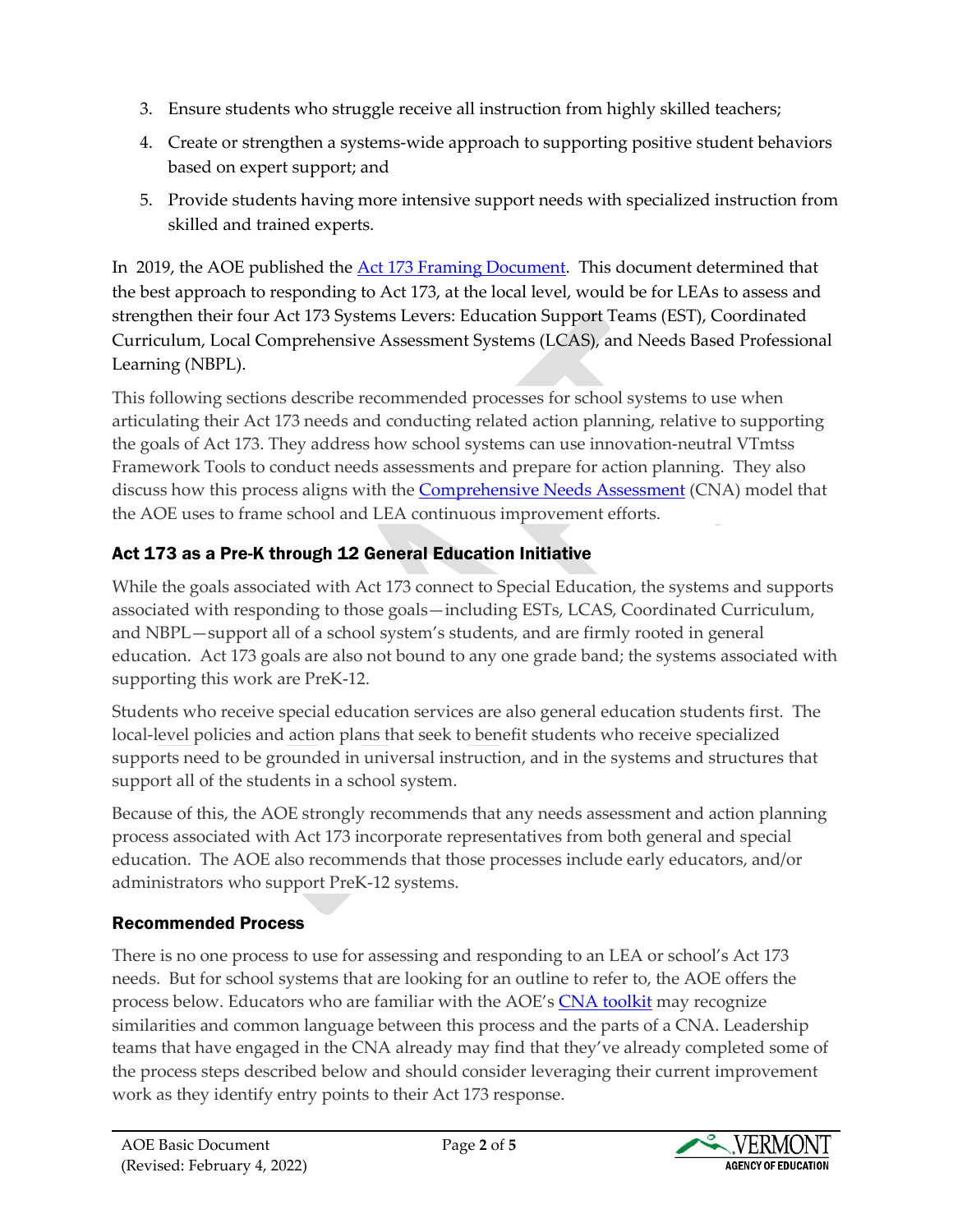For leadership teams responding to Act 173 for the first time, the AOE recommends starting at Step 1 with an assessment of the strengths of their systems. For teams that are currently engaged in Act 173 response work, the AOE recommends identifying roughly where they are in this process and proceeding from there.



# Step 1: Assess the Strengths and Needs of your VTmtss

**Use the VTmtss Systems Screener to assess the strengths and needs of your tiered system of**  supports.The **VTmtss Systems Screener** is an application-neutral tool that you can use to orient yourself to this work, and to take an early assessment of the strengths and areas of potential growth within your school system. Outcomes from your Systems Screener conversation will inform the rest of your Act 173 response process, including completion of your VTmtss Driver Diagram, and the selection of one or more Act 173 Systems Levers to focus in on in your systemic improvement efforts. More information about the Systems Screener, including process steps for completing it, can be found on the AOE website.

Please note that this step corresponds with the systems assessment component of the CNA process. If you have already completed this work within your CNA process, and you included a review of your system, you may find that you're able to skip to Step 2 below.

# Step 2: Identify your Priority Systems Lever(s)

**Select one or more Act 173 Systems Levers—ESTs, Coordinated Curriculum, LCAS, and NBPL—to focus on, in your improvement work.** This is technically a step that could be completed before completing the Systems Screener, or alongside your Systems Screener completion process. But if you are new to assessing your Act 173 needs, you may find that the conversations that you have about the strengths and needs of your VTmtss, as you complete the Systems Screener, may inform a discussion about which of your systems lever or levers are the most in need of improvement.

Although it is possible to tackle improvement around all four systems levers simultaneously, that may end up being too intensive, as an undertaking. The AOE recommends instead that

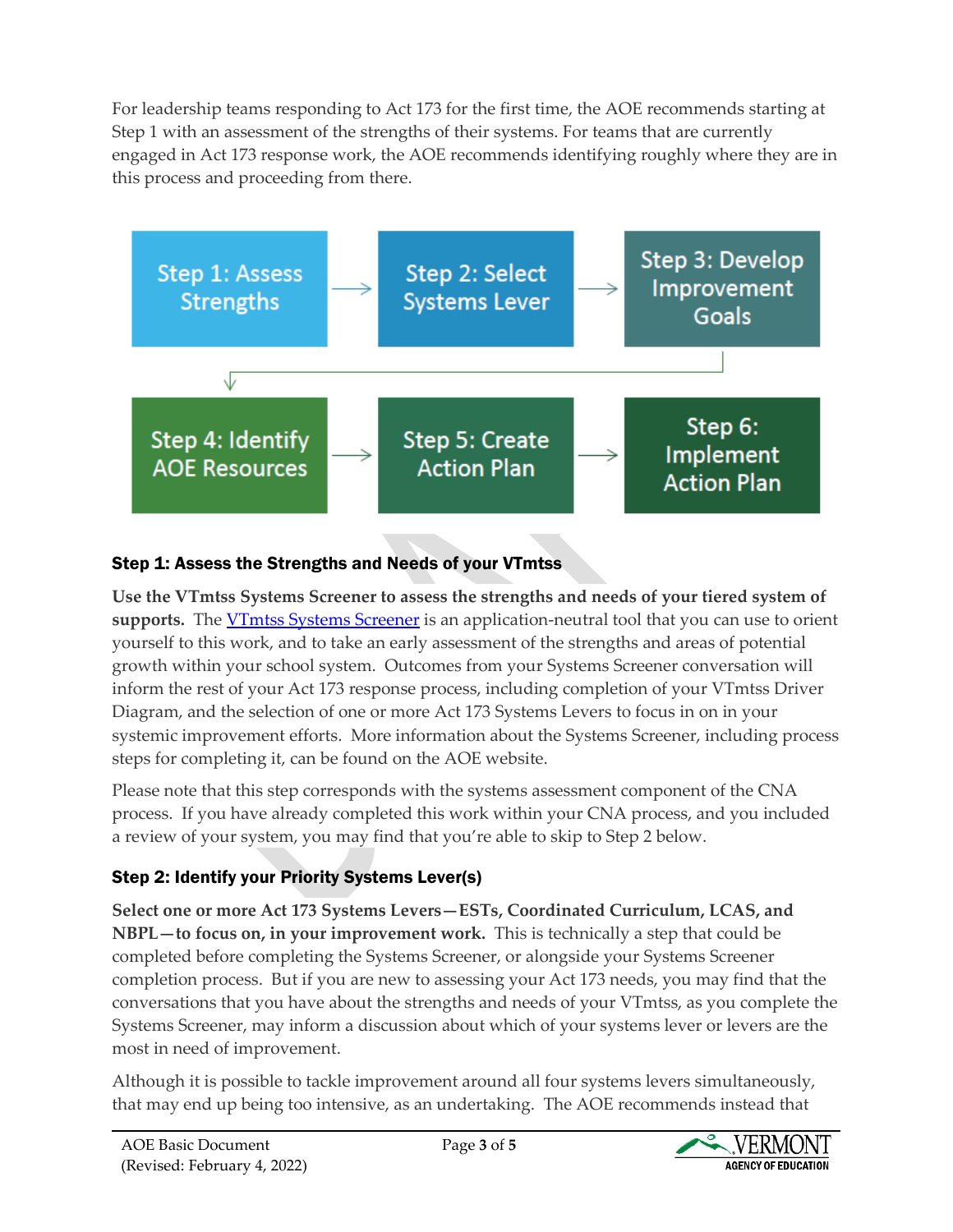LEAs focus on one or two levers in their improvement work at a time. If you are struggling to identify a lever to focus on, the AOE recommends ESTs; they have a central role in creating and supporting effective and sustainable intervention models and can help students who have been identified as needing supports within their PreK programs gain skills that will support the transition to Kindergarten.

#### Step 3: Identify Improvement Goals for Your Priority Systems Levers

**Complete the VTmtss Driver Diagram to identify these improvement goals.** Th[e Driver](https://education.vermont.gov/documents/vtmtss-driver-diagram)  [Diagram](https://education.vermont.gov/documents/vtmtss-driver-diagram) uses Systems Screener results to help a team identify and pursue improvement goals for the 173 Systems lever(s) that they have decided to focus on. It guides an LEA in articulating its key change idea(s), along with potential action steps and milestones to reflect in their resulting continuous improvement planning work.

We recommend that LEAs have their Driver Diagram conversations through the lens of their prioritized Systems Levers. The AOE has created a series of Act 173 *Making Connections with VTmtss* documents to help LEAs focus their conversations on their Systems Lever(s) of choice. Each *Making Connections with VTmtss* document addresses one systems lever, and articulates performance indicators, best practices, and relevant Driver Diagram prompts that teams should use in their improvement conversations for that Lever. Find the Making Connections with VTmtss [documents](https://education.vermont.gov/vermont-schools/education-laws/act-173/act-173-guidance-documents) under "Additional 173 Tools and Resources."

Please note that this process step corresponds with driver diagram completion within the CNA process. If you have already completed this work within your CNA process, and you have considered the VTmtss Framework components in this work, you may find that you're able to skip ahead, although it's possible to complete a CNA driver diagram without discussing Act 173; LEAs need to use their best judgment in determining whether their existing CNA work has set them up to effectively respond to Act 173.

# Step 4: Identify the Act 173 Resources that will Support Your Improvement Work

**Crosswalk your Act 173 improvement needs and goals against the Act 173 Supports that have been provided by the AOE.** Coming out of the completion of your VTmtss Driver Diagram, you will have identified some improvement goals associated with the systems lever or levers of your choice. But you may not know what resources are available to help you get there.

At this point, we would recommend that you consult the AOE's [Act 173 Guidance Documents](https://education.vermont.gov/vermont-schools/education-laws/act-173/act-173-guidance-documents) page for an evolving list of resources that you can use to support your action planning. Please note that many of these resources will support your work across multiple systems levers. Data training resources, for example, strongly connect to LCAS, but could also inform EST best practices re: progress monitoring. The EST Practice Profile clearly connects to EST but may also inform NBPL conversations relative to training specialists offering student supports. Your LEA is in the best position to determine which resources best connect to your needs, and to identify the application of those resources that will make the most sense for you.

# Step 5: Create an Action Plan

In this step, the AOE recommends that LEAs use their VTmtss Driver Diagram theory of improvement and identified Act 173 resources and begin action planning. LEAs are